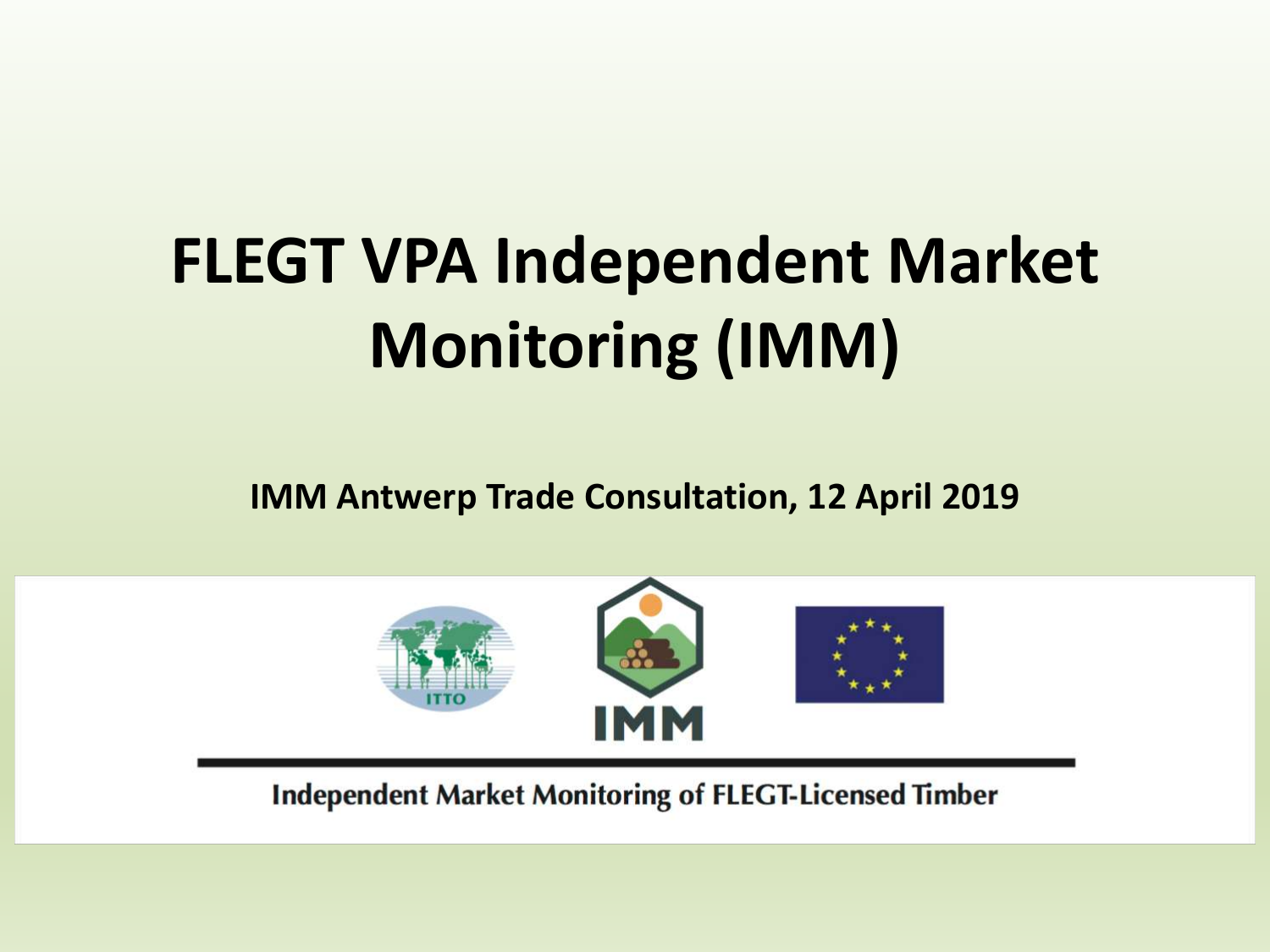### **IMM Background**







**Mandated by FLEGT VPAs**

**Funded by EC DG DEVCO & managed by ITTO**

**Project term extended to January 31, 2022**

#### **Objectives**

- *Independently monitor FLEGT VPA market impacts*
- *Improve understanding of impacts on timber prices, trade and market trends globally*
- *Inform decisions by VPA Joint Implementation Committees by providing timely & accurate info on market impact*
- *Contribute to monitoring the impacts of the FLEGT Action Plan and to inform its implementation*

**IMM has no mandate to promote FLEGT licenses**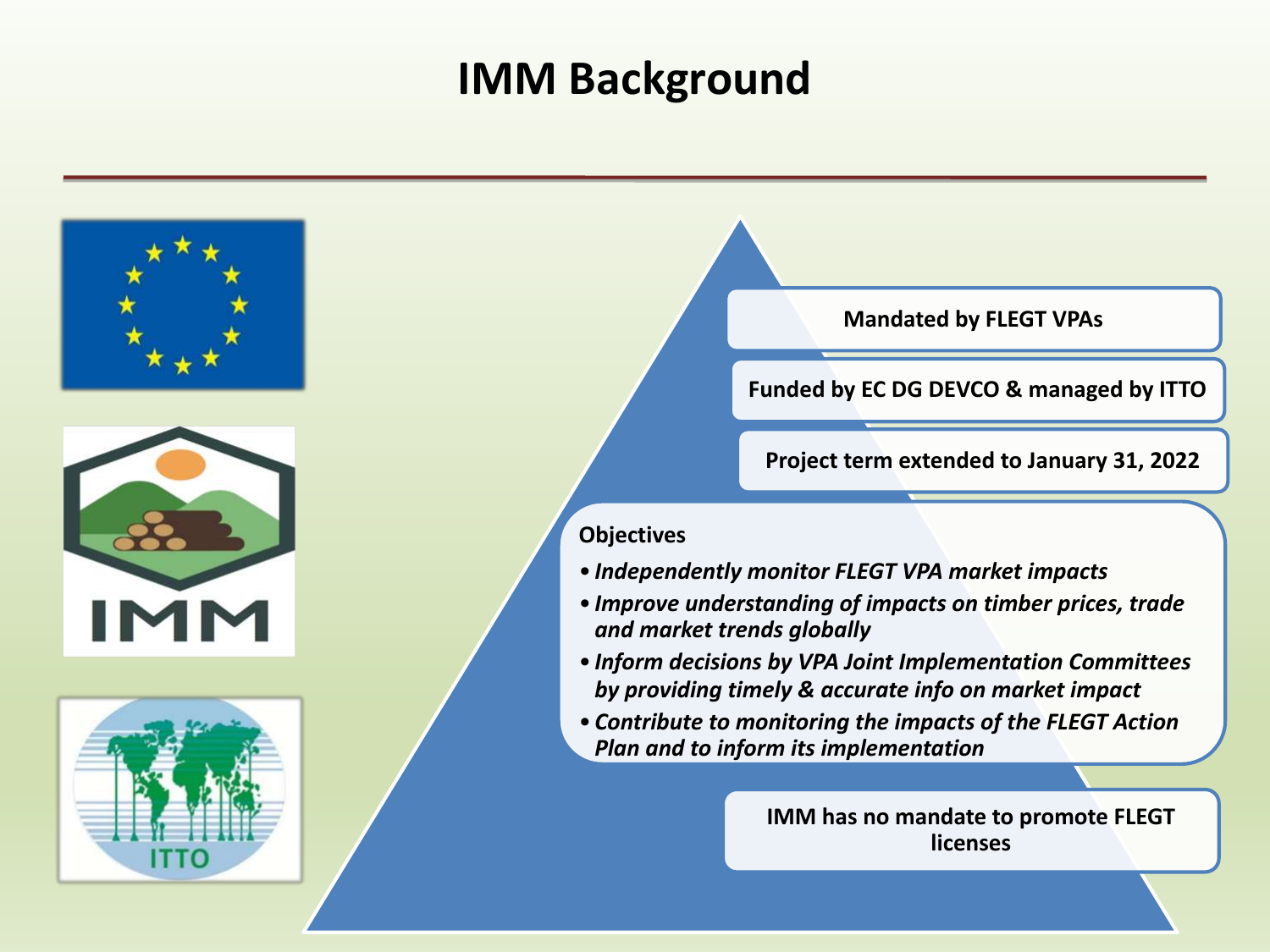# **IMM Methodology**

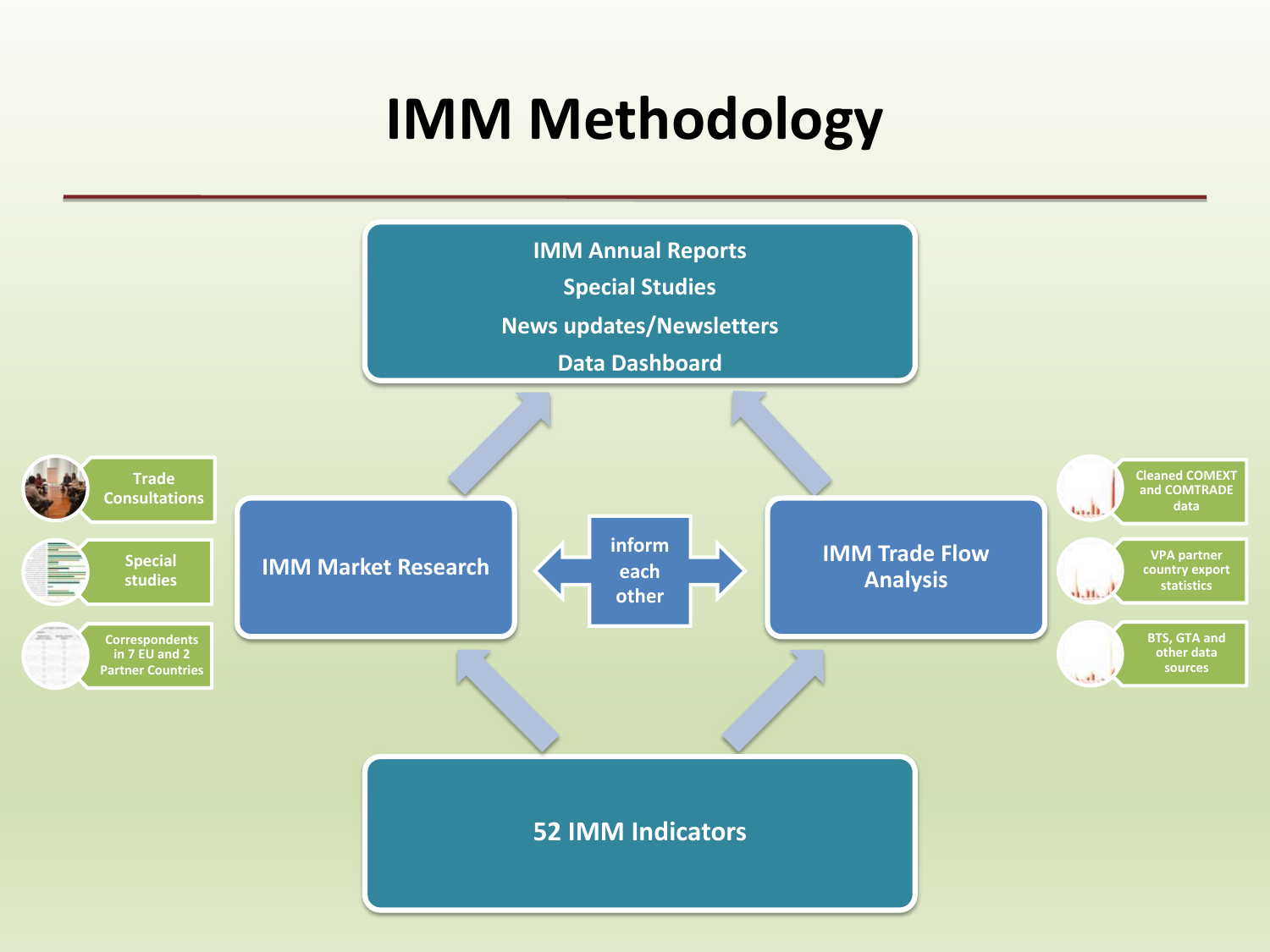### **Existing IMM Information Sources**

- IMM **website and data dashboard** [www.flegtimm.eu](http://www.flegtimm.eu/)
- **IMM e-newsletter** (distributed every 6-8 weeks) Sign up at [www.flegtimm.eu](http://www.flegtimm.eu/)
- IMM EU **Wood Promotion Study**
- IMM **EU Furniture Sector Scoping Study**  [https://www.itto.int/direct/topics/topics\\_pdf\\_download/topics\\_id=5782&no=1&disp](https://www.itto.int/direct/topics/topics_pdf_download/topics_id=5782&no=1&disp=inline) =inline
- IMM **study of EU Private Sector Timber Procurement Policies** [http://www.flegtimm.eu/index.php/reports/105-eu-private-sector-timber](http://www.flegtimm.eu/index.php/reports/105-eu-private-sector-timber-procurement-imm-study-identifies-attitudes-and-priorities)procurement-imm-study-identifies-attitudes-and-priorities
- IMM 2014-2017 **Annual Reports** [http://www.flegtimm.eu/images/annual\\_reports/VPA\\_Partners\\_in\\_EU\\_Timber\\_Trad](http://www.flegtimm.eu/images/annual_reports/VPA_Partners_in_EU_Timber_Trade_2017_Final_201118.pdf) e\_2017\_Final\_201118.pdf [http://www.flegtimm.eu/index.php/reports/11-flegt-vpa-partners-in-eu-timber](http://www.flegtimm.eu/index.php/reports/11-flegt-vpa-partners-in-eu-timber-trade-2014-to-2016)trade-2014-to-2016 [http://www.flegtimm.eu/images/baseline\\_report/TS%2045%20\(web\).pdf](http://www.flegtimm.eu/images/baseline_report/TS%2045%20(web).pdf)

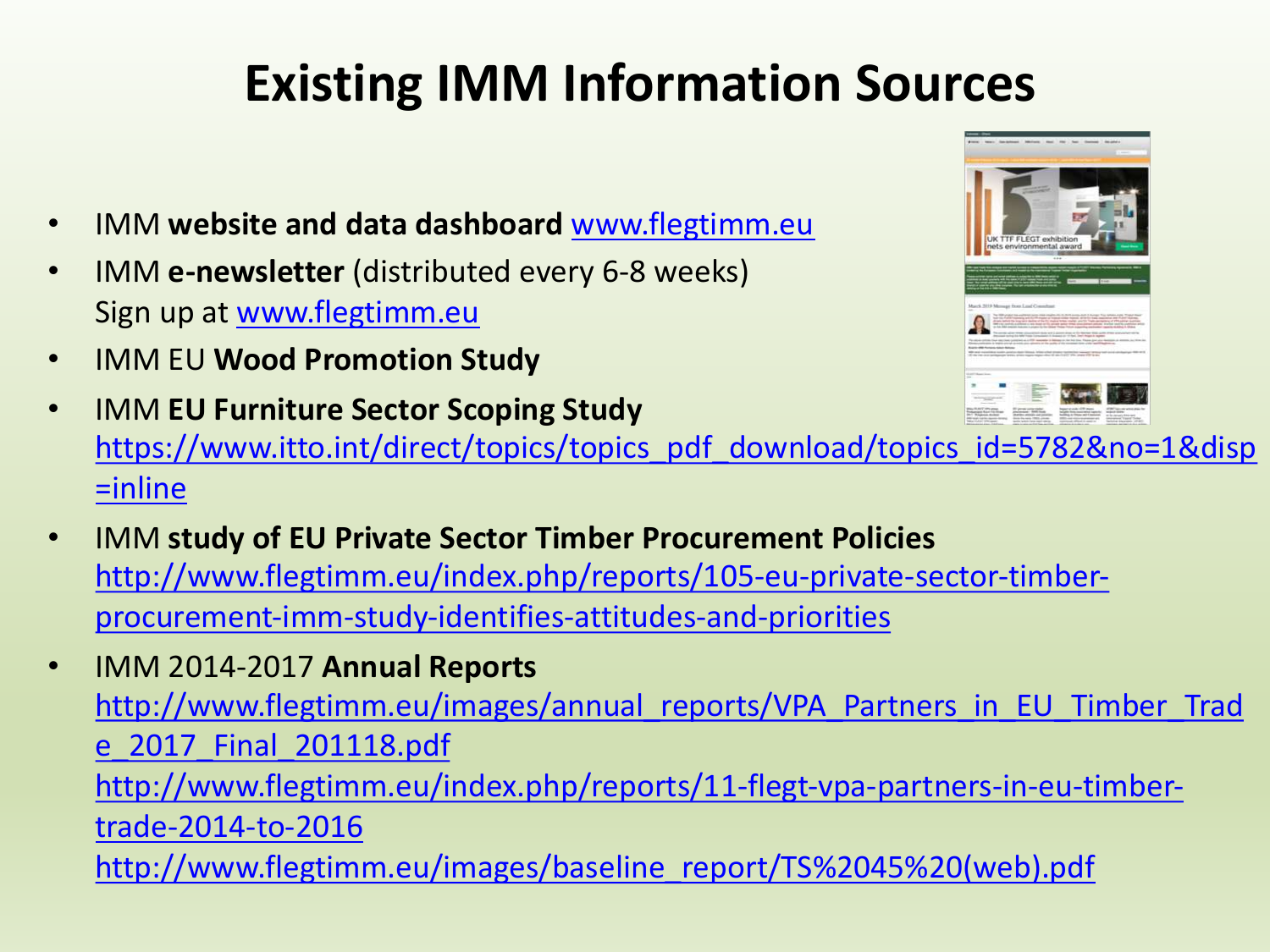#### **EU Trade Survey - Perception of FLEGT-licensed timber**





- EU operators have become accustomed to FLEGT-licensed import procedures. In 2018, a much higher proportion finds import procedures easily manageable and a much lower proportion reports difficulties.
- The vast majority now agrees that FLEGT licensing is making importing timber products from Indonesia easier.
- Only 1% still finds licensing is making things more complicated, compared to more than 30% last year.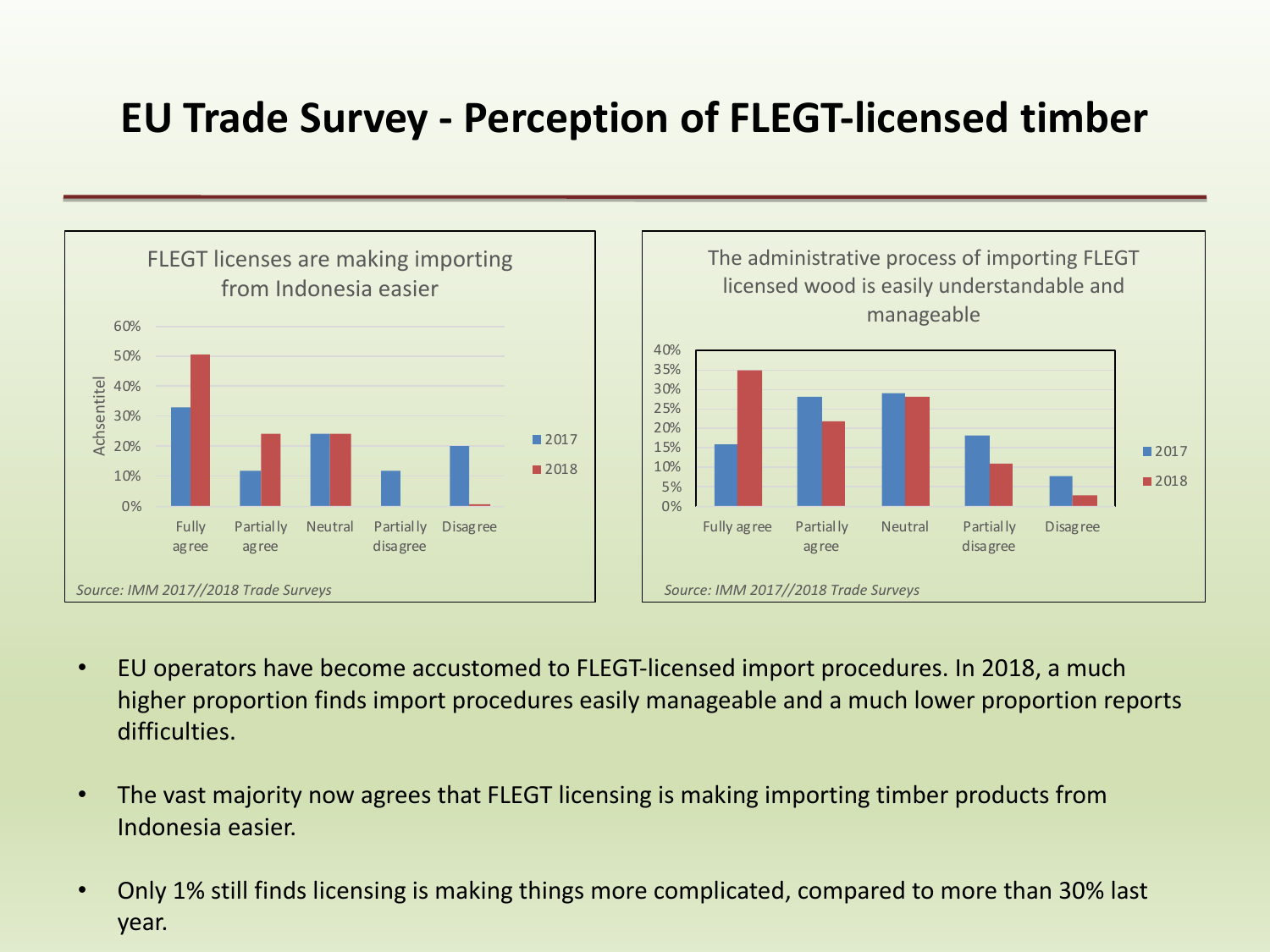#### **EUTR/FLEGT-licensing impact on tropical timber imports**



- Market introduction of FLEGT-licensed timber had a small positive effect.
- No respondent mentioned a negative effect.
- 35% of respondents attributed decline in their tropical timber imports to some extent to the EUTR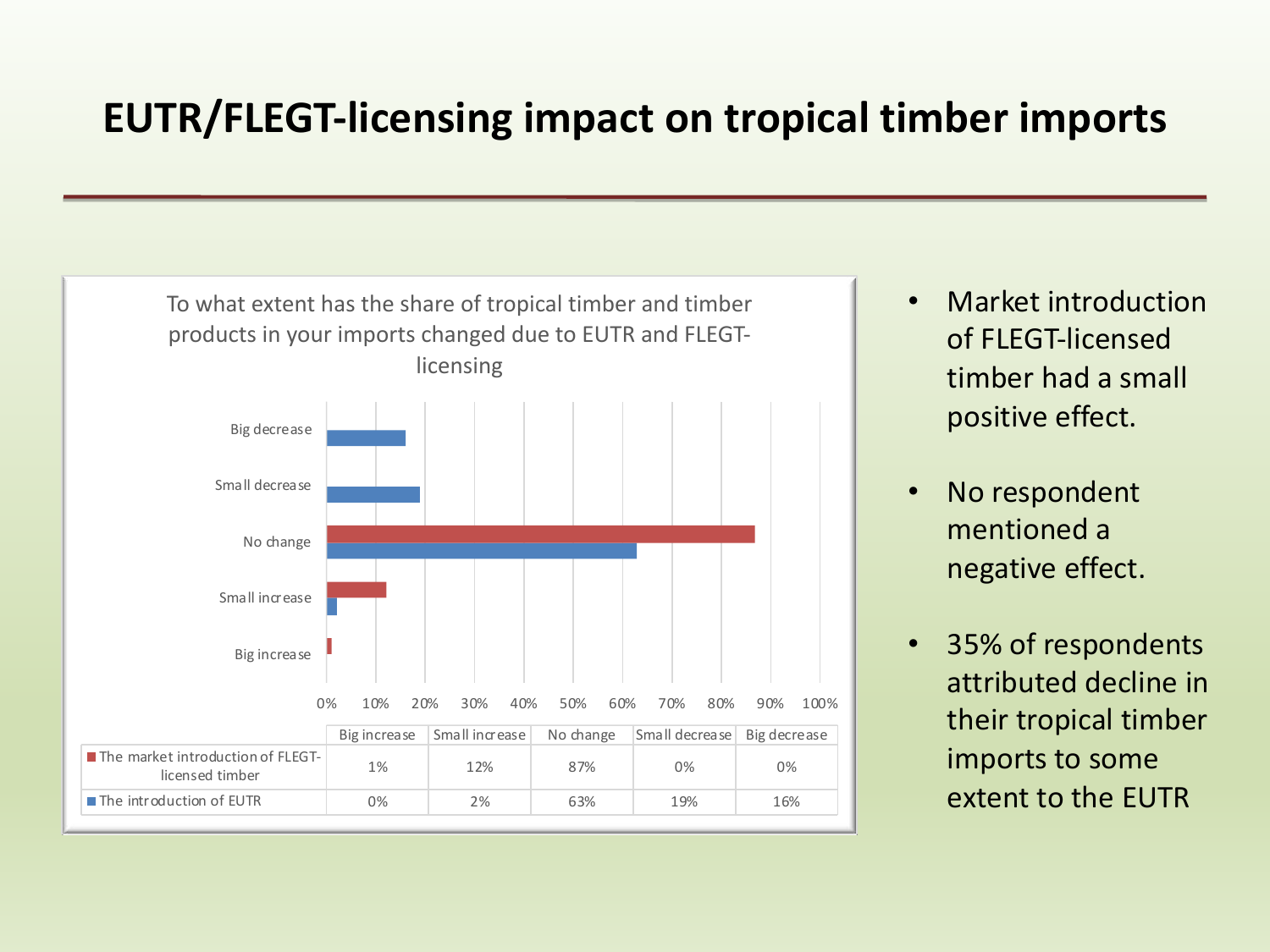# EU Wood Furniture Trade





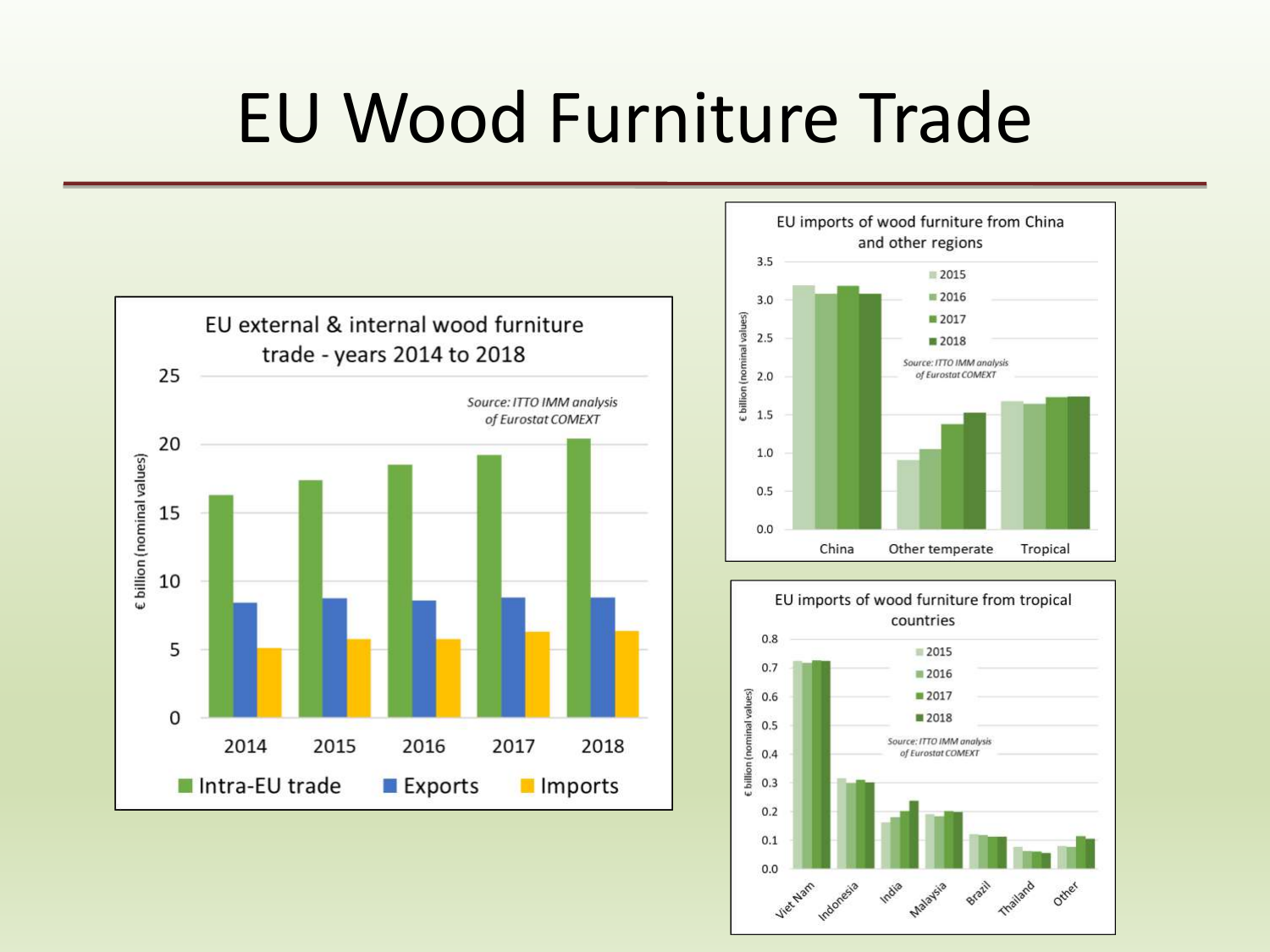## Furniture study: relative national competitiveness





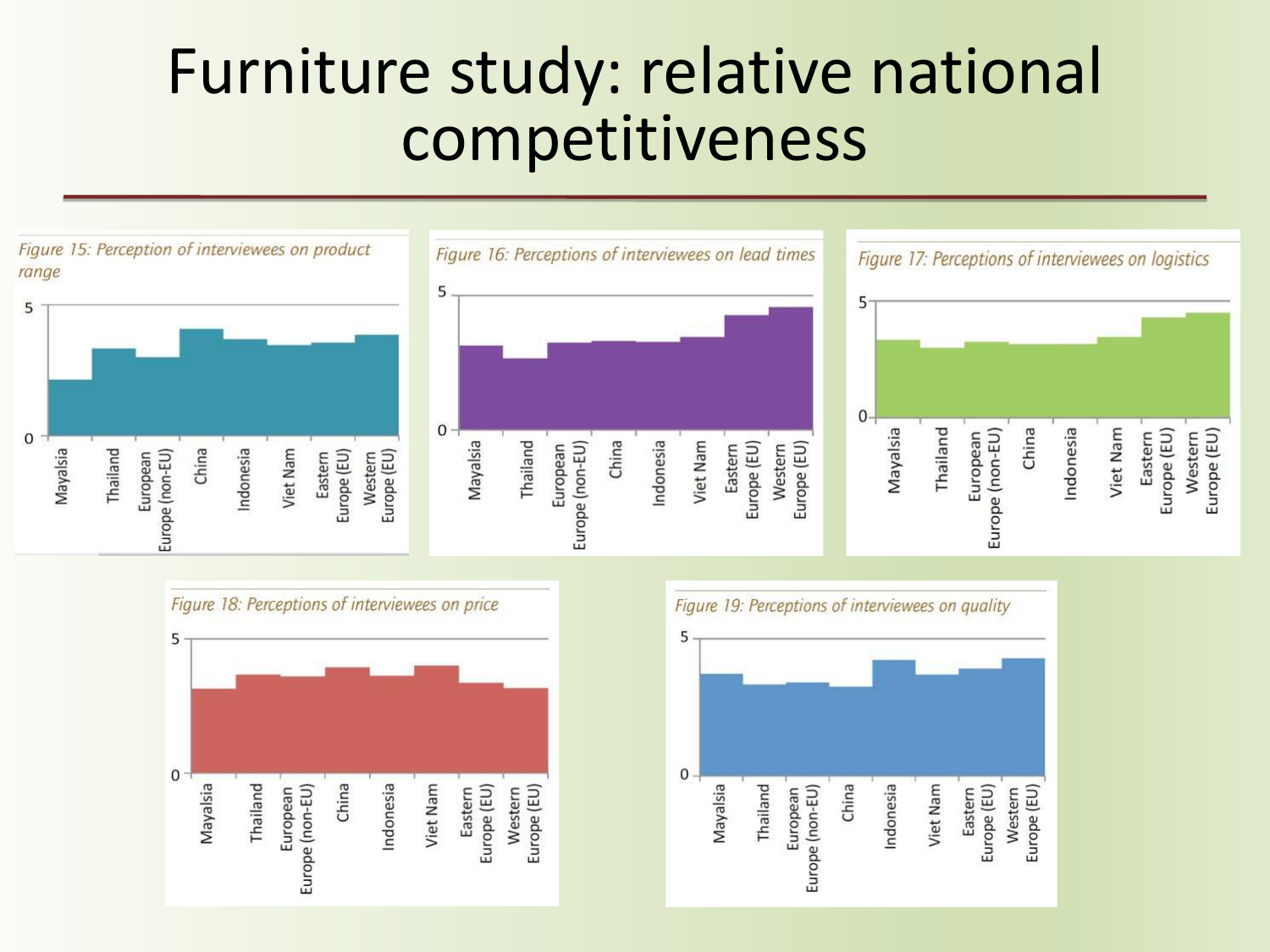### **IMM Studies Scheduled in 2019**

- IMM study of **EU Member States' public timber procurement** policies (May 2019)
- IMM scoping study of **FLEGT impact on forest sector investment** (July/August 2019)
- IMM **2018 Annual Report** (draft for review in June/July 2019)
- IMM **Study of Architects and Specifiers**
- IMM **EU furniture sector follow-up study**